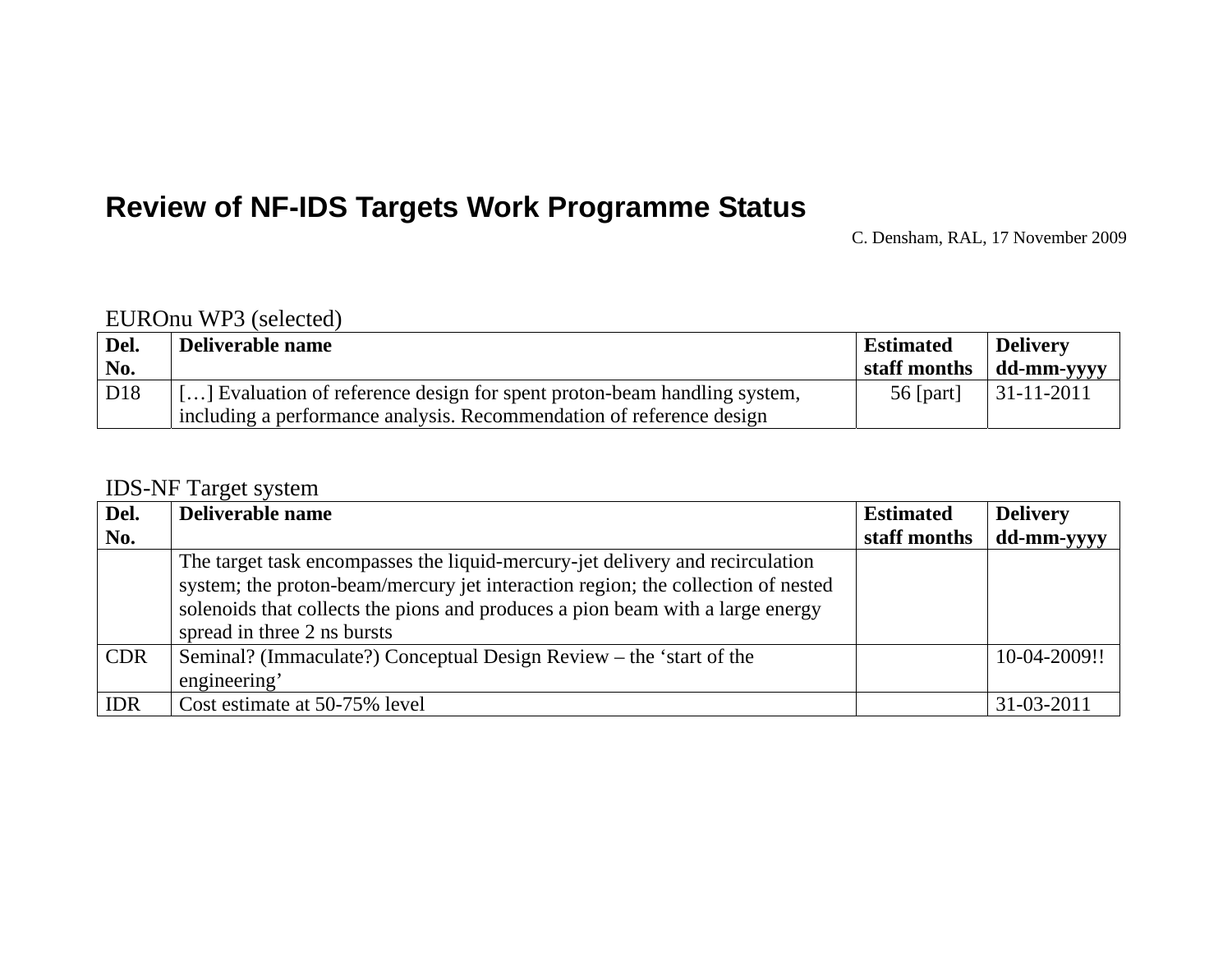# *Neutrino Factory Target System Work Programme*

| 4.1          | Baseline liquid mercury target and beam dump                                                                                                              | Suggested involvement /<br>responsibility  | <b>Status</b>  |
|--------------|-----------------------------------------------------------------------------------------------------------------------------------------------------------|--------------------------------------------|----------------|
|              |                                                                                                                                                           |                                            |                |
| 4.2          | Make statement of IDS-NF baseline specifications                                                                                                          |                                            | done           |
| 4.3          | Evaluate mercury handling infrastructure requirements, in particular revisions from<br>Study2                                                             |                                            |                |
| 4.3.1        | Evaluate costing in light of IDS-NF scenario revisions incorporating actual costs of SNS<br>and JSNS and other relevant facilities, involving estimating: | <b>ORNL? FNAL</b>                          |                |
| a)           | Active volume of target station                                                                                                                           |                                            | $\Omega$       |
| b)           | Mass and cost of steel and concrete shielding                                                                                                             |                                            | $\gamma$       |
| $\mathbf{c}$ | Cost of solenoid system                                                                                                                                   |                                            | $\overline{?}$ |
| d)           | Cost of civil engineering, building and services                                                                                                          |                                            | $\gamma$       |
| e)           | Cost of mercury system                                                                                                                                    |                                            | $\Omega$       |
| f)           | Cost of remote handling systems including shielding required                                                                                              |                                            | $\gamma$       |
| g)           | Any other significant costs                                                                                                                               |                                            | $\gamma$       |
| 4.3.2        | Beam window study                                                                                                                                         | CJD, MR, MDF (RAL)                         | Just starting  |
| 4.3.3        | Incorporate HARP data into MARS/FLUKA/GEANT4 simulations                                                                                                  | NM, GC                                     | Underway?      |
| 4.3.4        | Pion/muon acceptance studies                                                                                                                              | HK, SB (RAL), JB                           | $\gamma$       |
|              |                                                                                                                                                           | (Warwick), GS                              |                |
| 4.3.5        | Continue analysis of MERIT data on proton beam/liquid metal jet interactions                                                                              | HK (BNL), KM (Princeton)<br>GS (Sheffield) | Done?          |
|              | 4.3.6 Extend MERIT MHD simulations                                                                                                                        | RS                                         | Done?          |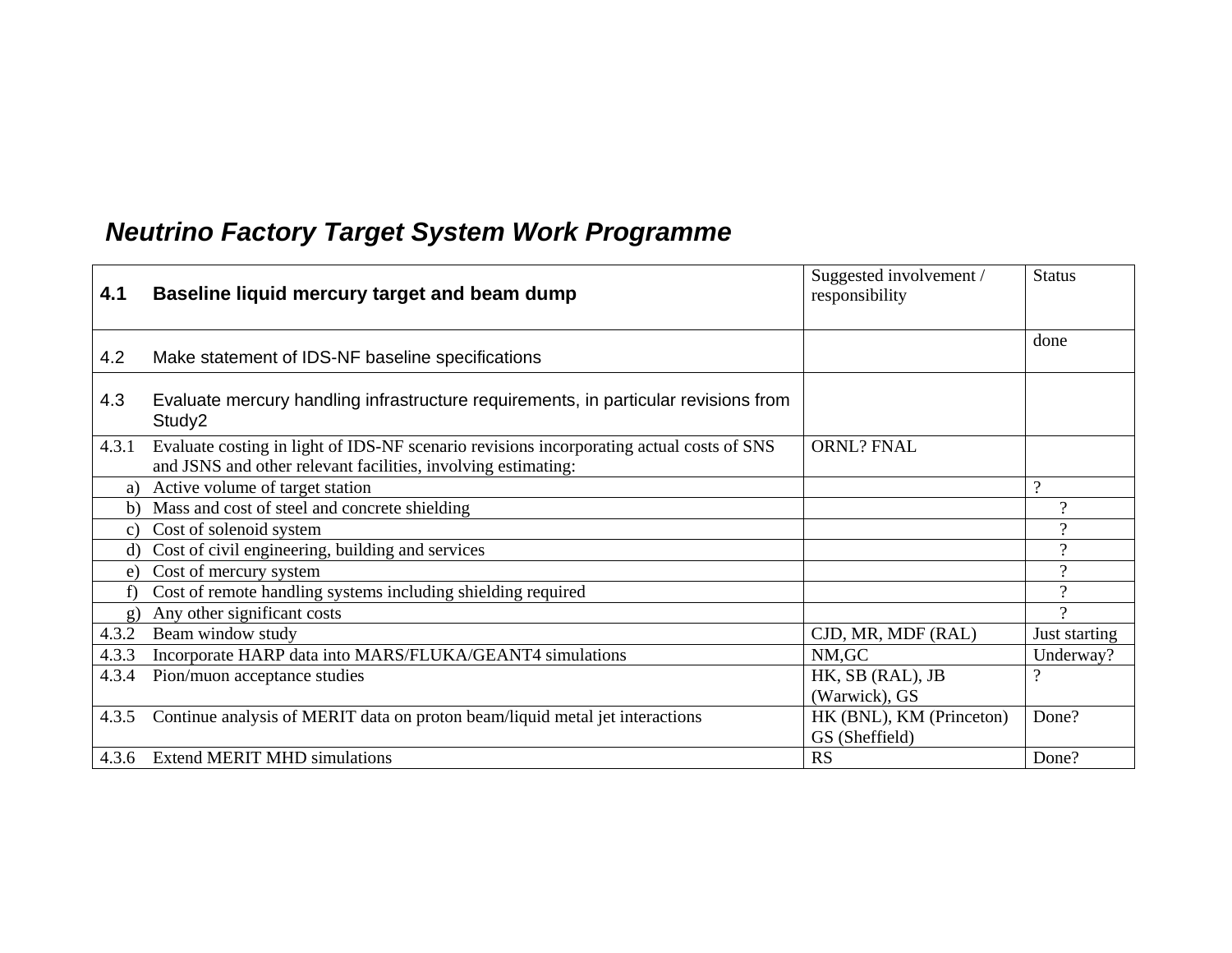| 4.3.7           | Mercury nozzle studies                                                                    | RE(RAL), HK            | Just starting? |
|-----------------|-------------------------------------------------------------------------------------------|------------------------|----------------|
| 4.3.8           | Mercury erosion experiments for bore & nozzle                                             | VG?                    |                |
| 4.3.9           | Baseline liquid mercury beam dump, decay solenoid and shielding system studies            | CJD, TD, OC, PL (RAL), |                |
|                 | including:                                                                                | VG(ORNL)               |                |
| a)              | Beam interactions with liquid beam dump, options for mitigation of splashing, erosion etc | TD                     | Stalled        |
| b)              | CFD studies of mercury jet interactions (splash) with dump $\&$ containment               | TD                     | Stalled        |
| $\mathcal{C}$ ) | Studies of irradiation, heat loads and cooling of decay solenoid                          | JB, PL                 | Underway       |
| d)              | Heat loads and cooling of shielding                                                       | PL                     | Stalled        |
| e)              | Solenoid system engineering, magnetic loads                                               | PL                     | Stalled        |
|                 | 4.3.10 Develop engineering layouts for target station including:                          | ORNL/FNAL/RAL          |                |
| a)              | Mercury handling and recirculation system                                                 | VG.                    | Underway       |
| b)              | Beam windows + remote maintenance                                                         | CJD, MR                | Not started    |
| C)              | Integration of mercury jet with capture solenoid, containment and shielding including     | VG                     | Underway?      |
|                 | concepts for remote maintenance                                                           |                        |                |
| d)              | Integration of beam dump with decay solenoid, containment and shielding including         | VG                     | Underway       |
|                 | concepts for remote maintenance                                                           |                        |                |
|                 | Material compatibility with Hg                                                            | $\Omega$               |                |

Cost models = generic for SB, NF, Eurisol

| 4.4   | Alternative target technologies (I) re-circulating solid tungsten target | Suggested involvement<br>responsibility | <b>Status</b> |
|-------|--------------------------------------------------------------------------|-----------------------------------------|---------------|
| 4.4.1 | Interpretation of RAL off-line shock tests (VISAR data?)                 | JRJB (RAL), GS (Sheffield)              | Done          |
| 4.4.2 | On-line tungsten experiments (ISIS? BNL? ISOLDE?)                        | JRJB (RAL)?                             | Stalled?      |
| 4.4.3 | Conceptual design for a horizontal axis spokeless solid-target wheel:    | <b>JRJB</b>                             | Ongoing       |
|       | a) Radiation or water cooling                                            |                                         |               |
|       | b) Drive $&$ support system                                              |                                         |               |
|       | c) Beam window integration (or no beam windows)                          |                                         |               |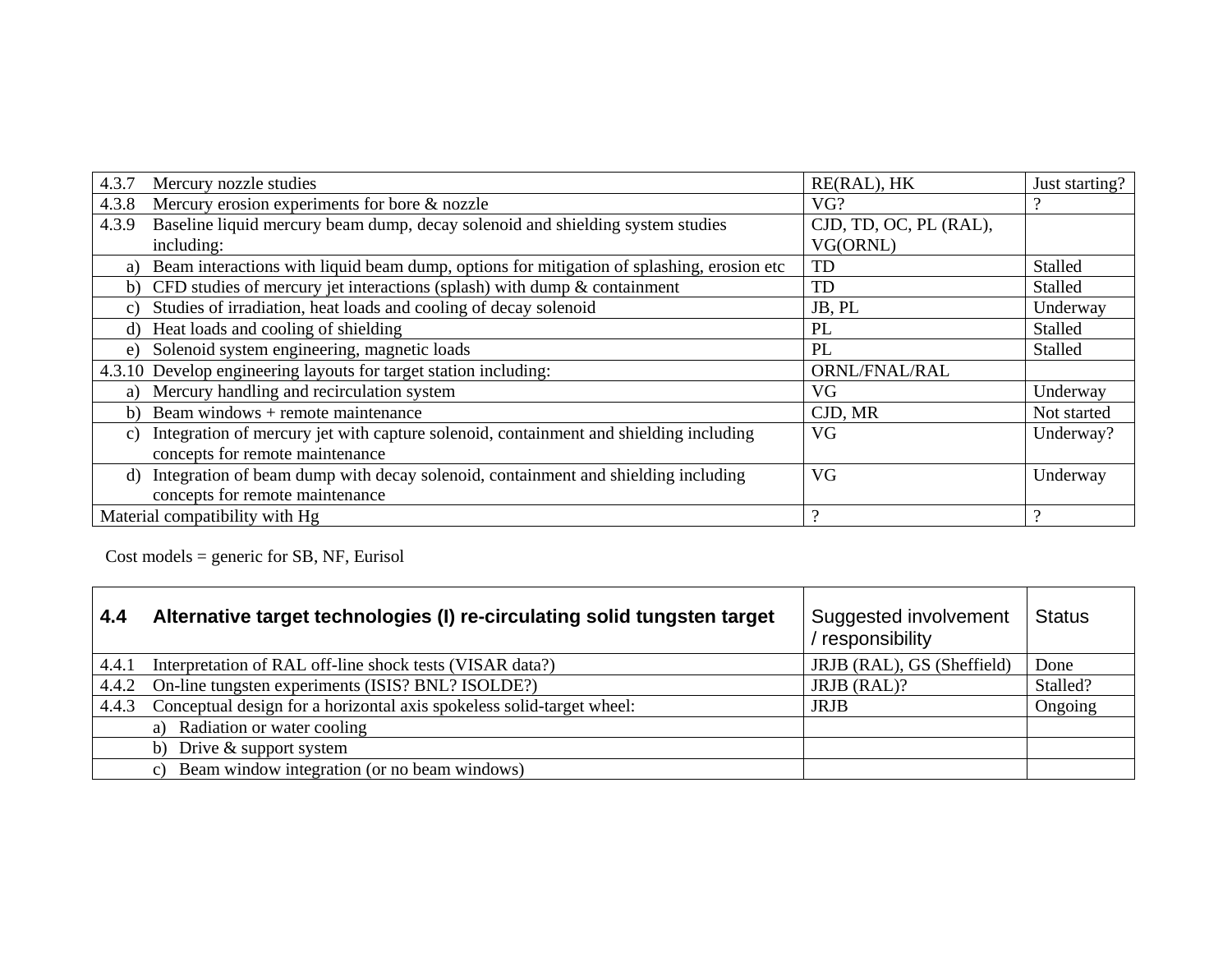| 4.2.4 Optimisation of 'Helmholtz' type geometry with the goal of minimizing the field dip in the   JB                              |             | Ongoing        |  |  |  |  |
|------------------------------------------------------------------------------------------------------------------------------------|-------------|----------------|--|--|--|--|
| target region.                                                                                                                     |             |                |  |  |  |  |
| Develop a conceptual structure design for the Helmholtz magnet, which provides an<br>4.2.5                                         | PL          | N <sub>0</sub> |  |  |  |  |
| entry/exit route for a solid target.                                                                                               |             |                |  |  |  |  |
| Develop concept for beam dump within solenoid coils<br>4.2.6                                                                       |             |                |  |  |  |  |
| Remote dump: investigate the possibility to engineer the solenoid coils in such a way to let<br>4.2.7                              | $SB$ (RAL)? |                |  |  |  |  |
| the beam pass through a "gap" to reach a remote beam dump.                                                                         |             |                |  |  |  |  |
| a) Study heating of coils & shielding due to disrupted beam                                                                        |             |                |  |  |  |  |
| Investigate factors affecting the (huge) inter-coil forces, and how to reduce/handle these.<br>PL (RAL)<br>N <sub>o</sub><br>4.2.8 |             |                |  |  |  |  |
| Estimate active volume of system and cost implications for TS shielding<br>4.2.9                                                   |             |                |  |  |  |  |
| 4.2.10 Investigate remote handling concepts and cost implications                                                                  | RE          | Started?       |  |  |  |  |

| 4.3   | Alternative target technologies (II) flowing tungsten powder                          |                           |           |
|-------|---------------------------------------------------------------------------------------|---------------------------|-----------|
| 4.3.1 | Agreed comparison of pion capture efficiency for reduced density powdered target with | JB (Warwick)              |           |
|       | optimised system including accelerator and target geometry.                           |                           |           |
| 4.3.1 | Carry out tungsten powder handling and erosion tests using RAL test plant.            | CJD, OC, PL               | Ongoing   |
| 4.3.2 | Develop concepts for integration with capture solenoid, proton beam entry and exit    | CJD, OC, PL               | Ongoing   |
|       | windows of (i) open powder jet and (ii) contained powder jet                          |                           |           |
| 4.3.3 | Develop and investigate concept for beam dump – stopping target?                      | CJD, OC, PL, JB           | Starting? |
| 4.3.4 | Investigate concept for remote beam dump involving gap in capture/decay solenoid      | CJD, OC, PL, TD, SB (RAL) | Remove?   |
|       | system                                                                                | GS (Sheffield), JB        |           |
|       |                                                                                       | (Warwick)                 |           |
| 4.3.5 | Develop concept for complete powder target recirculation system                       | CJD, OC, PL (RAL)         |           |
| 4.3.6 | Estimate active volume of system and cost implications for TS shielding               | CJD, OC, PL (RAL)         |           |
| 4.3.7 | Investigate remote handling concepts and cost implications                            | CJD, OC, PL (RAL)         |           |
| 4.3.8 | Powder jet density measurements                                                       | CJD, OC (RAL), GS         |           |
|       |                                                                                       | (Sheffield)               |           |
| 4.3.9 | On-line shock test of tungsten powder in helium at CERN?                              | CJD, IE                   |           |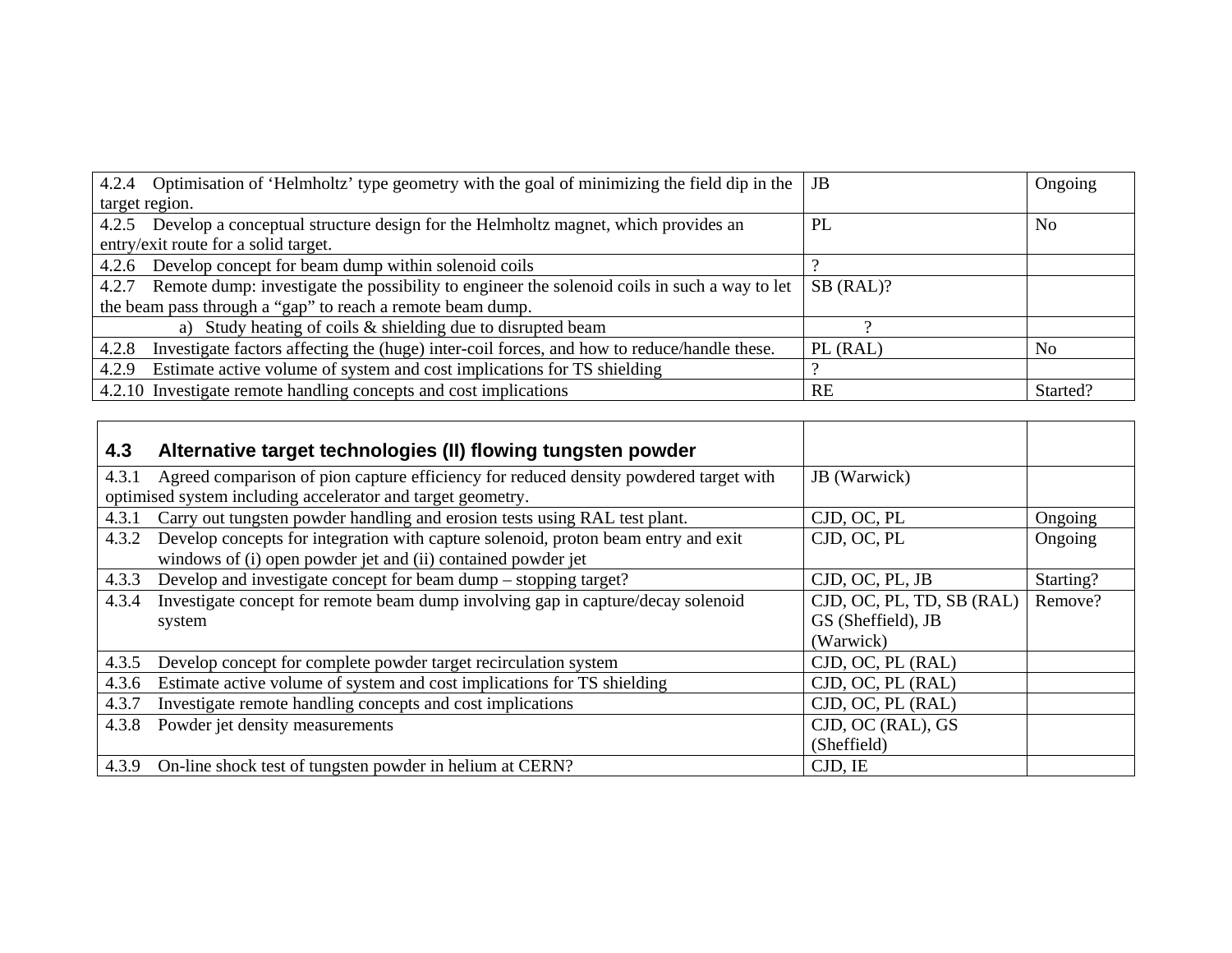Glossary of contributors

- AL Andrea Longhin (CEA Saclay)
- CJD Chris Densham (RAL)
- MR Matt Rooney (RAL)
- MDF Mike Fitton (RAL)
- NM Nikolai Mokhov (FNAL)
- GC ? (CERN)
- HK Harold Kirk (BNL)
- KM Kirk MacDonald (Princeton)
- SB Steven Brooks (RAL)
- JB John Back (Warwick)
- GS Goran Skoro (Sheffield)
- RS Roman Samulyak (FNAL)
- RE Rob Edgecock (RAL)
- VG Van Graves (ORNL)
- OC Otto Caretta (RAL)
- PL Peter Loveridge (RAL)
- TD Tristan Davenne (RAL)
- JRJB Roger Bennett (RAL)
- IE Ilias Efthymiopoulos (CERN)

### *Selection criteria for choice of target technology for a Neutrino Factory and a Superbeam*

| <b>Driving factors</b><br>Inputs & Issues<br>Inputs & Issues<br>. rīterīa |  |
|---------------------------------------------------------------------------|--|
|---------------------------------------------------------------------------|--|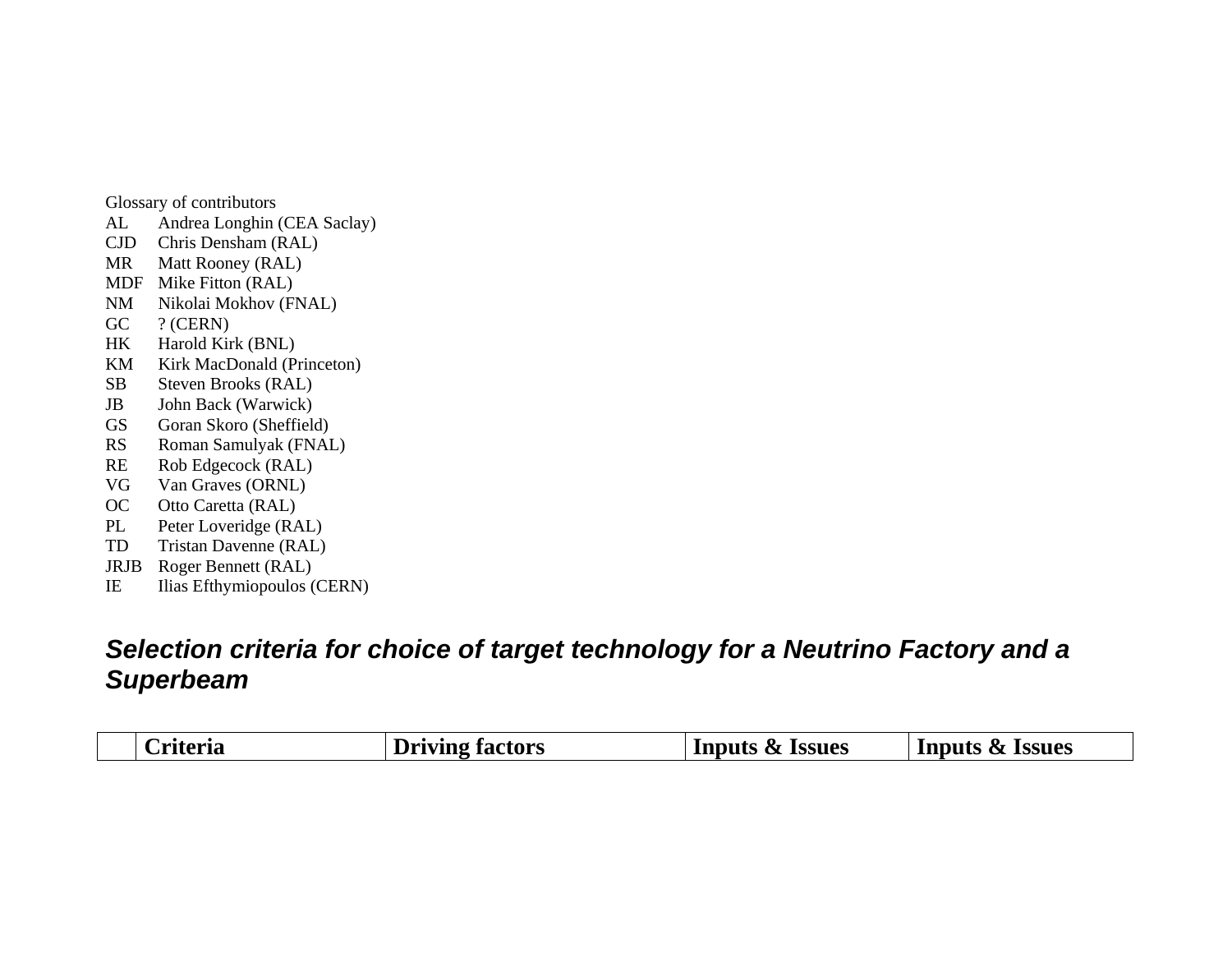|    |                                                                                         |                                       |                                                                                                                                                                                                                                                                              |           | (Nufact)                                                         | (Superbeam)                                                                                             |
|----|-----------------------------------------------------------------------------------------|---------------------------------------|------------------------------------------------------------------------------------------------------------------------------------------------------------------------------------------------------------------------------------------------------------------------------|-----------|------------------------------------------------------------------|---------------------------------------------------------------------------------------------------------|
| 1. | Performance<br>(I) Pion production and<br>capture efficiency                            | i.<br>ii.                             | Material Z<br>Beam-target interaction<br>geometry                                                                                                                                                                                                                            |           | High Z favoured                                                  | Target diameter and<br>performance as<br>function of material Z                                         |
| 2. | Performance<br>(II) Proton beam parameter<br>limits (energy, power, pulse<br>structure) |                                       |                                                                                                                                                                                                                                                                              |           | <b>Baseline</b> accelerator<br>parameters<br>4 MW, $10\pm 5$ GeV | <b>Baseline</b> accelerator<br>parameters<br>SPL: 4 MW, 3-5 GeV<br><b>CERN PS2: ? MW, 30-</b><br>50 GeV |
| 3. | Performance<br>(III) Engineering<br>practicality, reliability                           | i.<br>ii.<br>iii.<br>iv.<br>V.<br>vi. | Integration with capture<br>system<br>Integration with beam<br>window<br><b>Integration with Beam</b><br>Dump<br>Time to repair/replace<br>target system, Remote<br>Handling complexity<br>Maintenance intervals<br>Failure scenarios &<br>consequences of target<br>failure | i.<br>ii. | Integration with<br>capture solenoid<br>Near or far dump?        | Magnetic horn<br>i.<br>outline design<br>geometry & target<br>location<br>ii.<br>Far dump?              |
| 4. | Cost                                                                                    | $\mathbf{1}$ .                        | Target system active<br>volume – civil engineering,                                                                                                                                                                                                                          |           | Need cost models: SNS,<br><b>JSNS</b> costs                      | Need cost models:<br>T <sub>2</sub> K costs                                                             |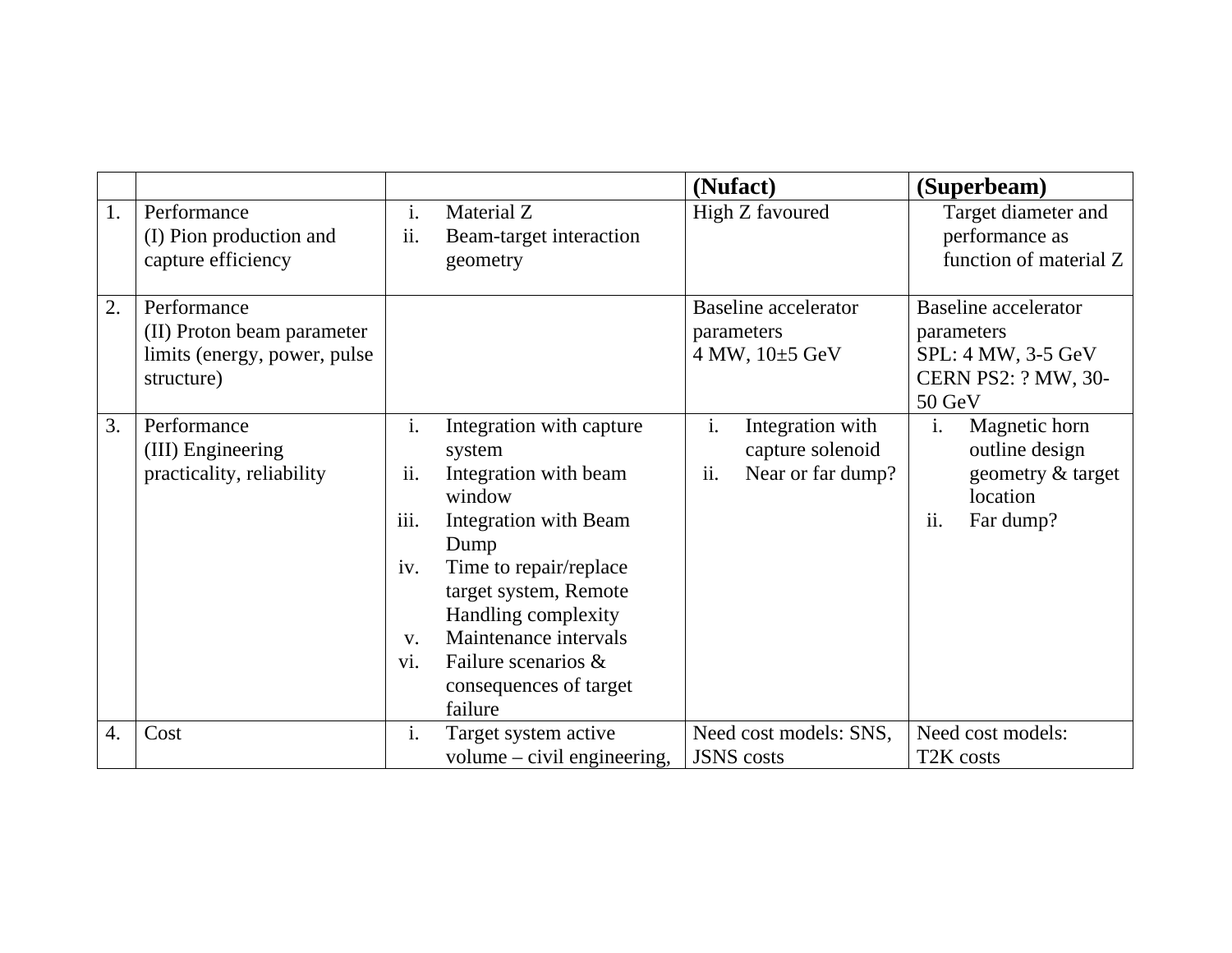|    |                                             | ii.<br>iii.<br>iv.                        | shielding and building costs<br>Remote handling<br>complexity<br>Target replacement and<br>disposal cost<br>Target replacement and<br>disposal frequency |             |                                                                                              |                                                                                          |
|----|---------------------------------------------|-------------------------------------------|----------------------------------------------------------------------------------------------------------------------------------------------------------|-------------|----------------------------------------------------------------------------------------------|------------------------------------------------------------------------------------------|
| 5. | R&D requirements<br>$(I)$ Off-line          | $\mathbf{1}$ .<br>ii.                     | Feasibility, reliability<br>Time and investment                                                                                                          | i.<br>ii.   | MERIT@ORNL<br>RAL shock tests                                                                |                                                                                          |
|    |                                             |                                           |                                                                                                                                                          | <i>iii.</i> | RAL powder jet<br>plant                                                                      |                                                                                          |
| 6. | R&D requirements<br>$(II)$ On-line          | $\mathbf{i}$ .<br>ii.<br>$\cdots$<br>111. | beam interactions with<br>materials<br>radiation damage<br>radiochemistry                                                                                |             | Need to use existing<br>facilities: MERIT data,<br>SPS@CERN?<br>AP-0@FNAL?<br>SNS, JSNS, BNL | Need to use existing<br>facilities:<br>T <sub>2</sub> K, BNL,<br>SPS@CERN?<br>AP-0@FNAL? |
| 7. | Regulatory, safety,<br>environmental issues |                                           | Liquid metal, solid, powder<br>ii. Site                                                                                                                  |             | SNS, J-SNS, Eurisol<br>experience                                                            | SNS, J-SNS, Eurisol<br>experience                                                        |

## *2 Basis of Cost Estimate*

In order to achieve the stated requirement of a cost estimate to 50-75%, it will be necessary to:

1. Determine the scope of the costing and division of responsibilities with the rest of the facility, e.g.